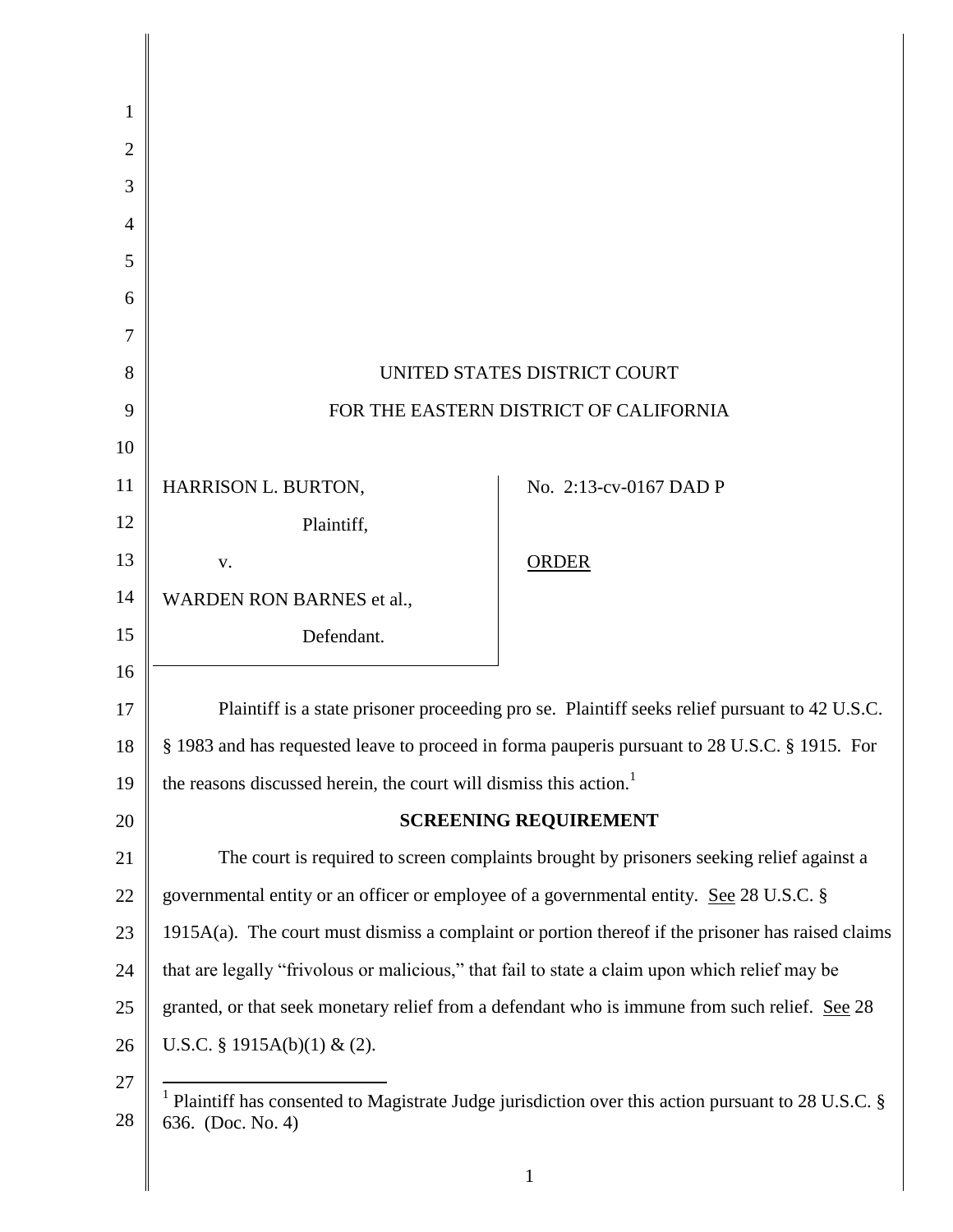| $\mathbf{1}$   | A claim is legally frivolous when it lacks an arguable basis either in law or in fact.                                            |
|----------------|-----------------------------------------------------------------------------------------------------------------------------------|
| $\overline{2}$ | Neitzke v. Williams, 490 U.S. 319, 325 (1989); Franklin v. Murphy, 745 F.2d 1221, 1227-28 (9th                                    |
| 3              | Cir. 1984). The court may, therefore, dismiss a claim as frivolous where it is based on an                                        |
| 4              | indisputably meritless legal theory or where the factual contentions are clearly baseless. Neitzke,                               |
| 5              | 490 U.S. at 327. The critical inquiry is whether a constitutional claim, however inartfully                                       |
| 6              | pleaded, has an arguable legal and factual basis. See Jackson v. Arizona, 885 F.2d 639, 640 (9th                                  |
| 7              | Cir. 1989); Franklin, 745 F.2d at 1227.                                                                                           |
| 8              | Rule 8(a)(2) of the Federal Rules of Civil Procedure "requires only 'a short and plain                                            |
| 9              | statement of the claim showing that the pleader is entitled to relief,' in order to 'give the                                     |
| 10             | defendant fair notice of what the  claim is and the grounds upon which it rests." Bell Atlantic                                   |
| 11             | Corp. v. Twombly, 550 U.S. 544, 555 (2007) (quoting Conley v. Gibson, 355 U.S. 41, 47 (1957)).                                    |
| 12             | However, in order to survive dismissal for failure to state a claim a complaint must contain more                                 |
| 13             | than "a formulaic recitation of the elements of a cause of action;" it must contain factual                                       |
| 14             | allegations sufficient "to raise a right to relief above the speculative level." Bell Atlantic, 550                               |
| 15             | U.S. at 555. In reviewing a complaint under this standard, the court must accept as true the                                      |
| 16             | allegations of the complaint in question, Hospital Bldg. Co. v. Rex Hospital Trustees, 425 U.S.                                   |
| 17             | 738, 740 (1976), construe the pleading in the light most favorable to the plaintiff, and resolve all                              |
| 18             | doubts in the plaintiff's favor. Jenkins v. McKeithen, 395 U.S. 411, 421 (1969).                                                  |
| 19             | The Civil Rights Act under which this action was filed provides as follows:                                                       |
| 20             | Every person who, under color of [state law] subjects, or causes                                                                  |
| 21             | to be subjected, any citizen of the United States to the<br>deprivation of any rights, privileges, or immunities secured by the   |
| 22             | Constitution shall be liable to the party injured in an action at<br>law, suit in equity, or other proper proceeding for redress. |
| 23             | 42 U.S.C. § 1983. The statute requires that there be an actual connection or link between the                                     |
| 24             | actions of the defendants and the deprivation alleged to have been suffered by plaintiff. See                                     |
| 25             | Monell v. Department of Social Servs., 436 U.S. 658 (1978); Rizzo v. Goode, 423 U.S. 362                                          |
| 26             | (1976). "A person 'subjects' another to the deprivation of a constitutional right, within the                                     |
| 27             | meaning of § 1983, if he does an affirmative act, participates in another's affirmative acts or                                   |
| 28             | $\frac{1}{1}$                                                                                                                     |
|                |                                                                                                                                   |

2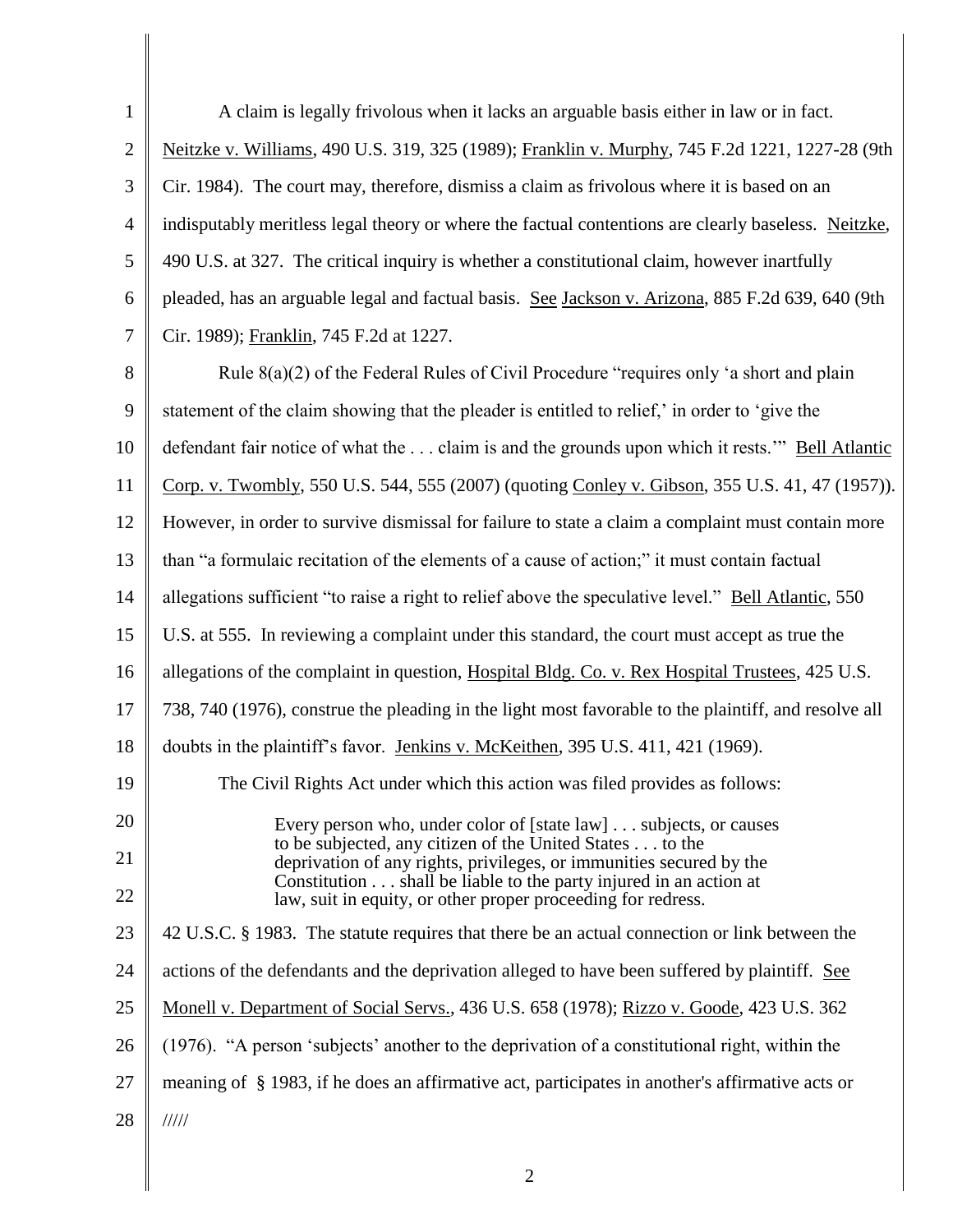1 2 omits to perform an act which he is legally required to do that causes the deprivation of which complaint is made." Johnson v. Duffy, 588 F.2d 740, 743 (9th Cir. 1978).

3 4 5 6 7 8 9 Moreover, supervisory personnel are generally not liable under § 1983 for the actions of their employees under a theory of respondeat superior and, therefore, when a named defendant holds a supervisorial position, the causal link between him and the claimed constitutional violation must be specifically alleged. See Fayle v. Stapley, 607 F.2d 858, 862 (9th Cir. 1979); Mosher v. Saalfeld, 589 F.2d 438, 441 (9th Cir. 1978). Vague and conclusory allegations concerning the involvement of official personnel in civil rights violations are not sufficient. See Ivey v. Board of Regents, 673 F.2d 266, 268 (9th Cir. 1982).

10

## **PLAINTIFF'S COMPLAINT**

11 12 13 14 15 16 17 18 19 20 21 22 23 In the present case, plaintiff has identified Warden Ron Barnes, Lieutenant Leckie, and Correctional Officer Chenoweth as the defendants. In his complaint, plaintiff alleges that he received a prison rules violation report ("RVR") for "Assault on a Peace Officer," and defendant Leckie inappropriately found plaintiff guilty of the RVR. Plaintiff further alleges that defendant Leckie failed to provide him with the proper notice for his disciplinary hearing, denied him his only requested witness during the proceedings, and found him guilty of the disciplinary charge based on a mental health assessment. Plaintiff also alleges that defendant Leckie discriminated against him based on his bipolar disease. According to the attachments to plaintiff's complaint, prison officials assessed plaintiff 90 days loss of credit, 30 days loss of all dayroom and telephone privileges, and 30 days loss of entertainment appliances based upon his disciplinary conviction. According to plaintiff, prison officials also referred him to the ICC for a possible Security Housing Unit term as a result of the disciplinary conviction. In terms of relief, plaintiff requests monetary damages and declaratory judgment. (Compl. at 2-3 & Attachs.)

24

## **DISCUSSION**

25 26 27 28 The court will dismiss this civil rights action because plaintiff's success in this action would necessarily call into question the constitutionality of his imprisonment and implicate the duration of his confinement. See Edwards v. Balisok, 520 U.S. 641, 648 (1997) (dismissing § 1983 action for declaratory relief and money damages because successful challenge to procedures

3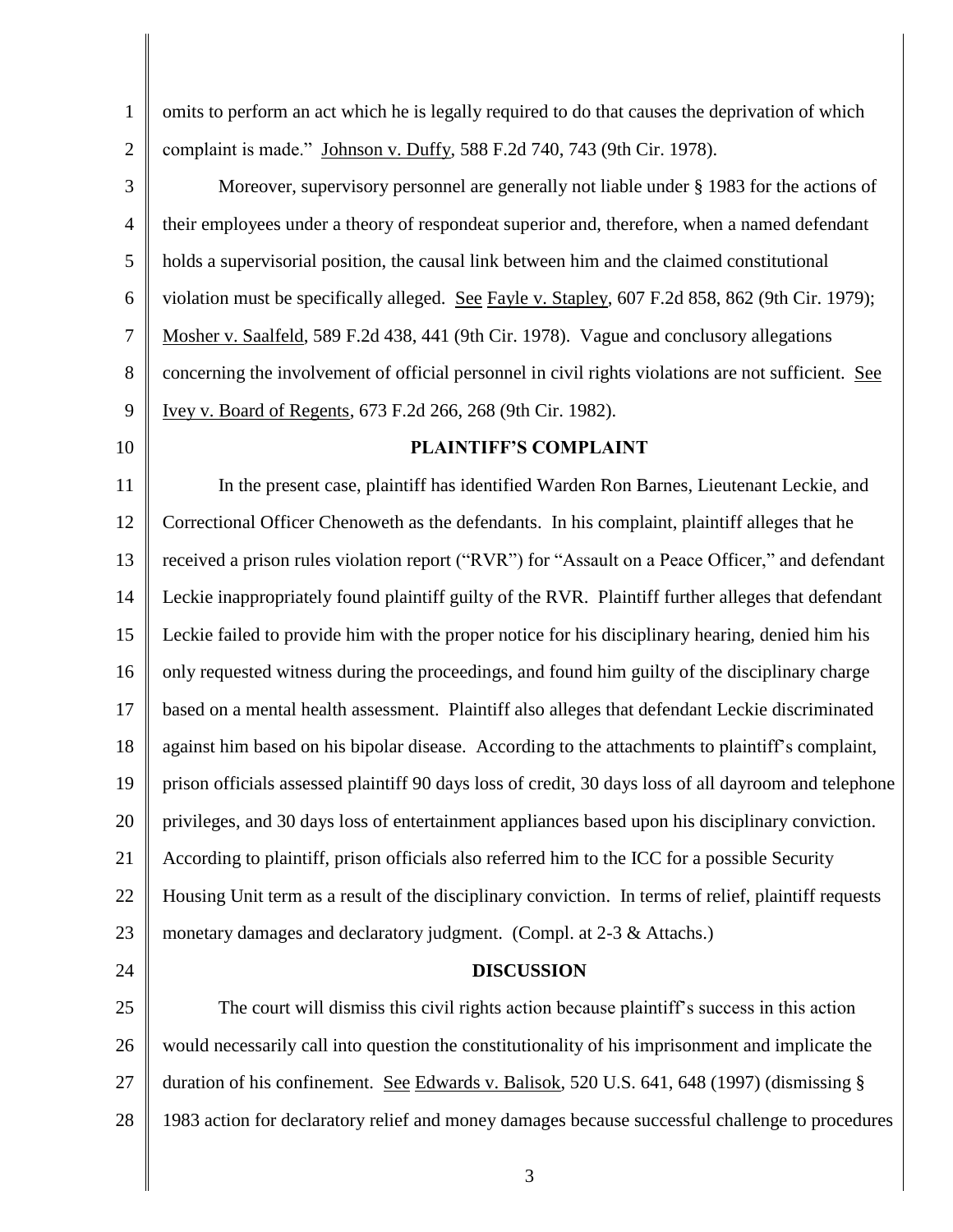1 2 3 4 5 6 7 8 9 10 11 12 13 14 15 used in disciplinary hearing that resulted in deprivation of good-time credits would necessarily imply the invalidity of the punishment imposed); see also Wilkinson v. Dotson, 544 U.S. 74, 81- 82 (2005) ("a state prisoner's § 1983 action is barred (absent prior invalidation) - no matter the relief sought (damages or equitable relief), no matter the target of the prisoner's suit (state conduct leading to conviction or internal prison proceedings) - *if* success in that action would necessarily demonstrate the invalidity of confinement or its duration.") (emphasis in original); Heck v. Humphrey, 512 U.S. 477, 486-87 (1994) (a state prisoner may not recover damages under § 1983 for allegedly unconstitutional imprisonment, or for any other harm caused by "actions whose unlawfulness would render the imprisonment invalid," unless he can prove that the conviction or other basis for confinement has been reversed on direct appeal, expunged by executive order, declared invalid by a state tribunal authorized to make such a determination, or called into question by a federal court's issuance of a writ of habeas corpus). If plaintiff wishes to challenge the fairness of his disciplinary proceedings, a writ of habeas corpus is his sole remedy in federal court which may be pursued only after exhausting all of his constitutional claims in state court.

16 17 18 19 20 21 22 Based on the circumstances of this case, the undersigned concludes that it is clear plaintiff cannot cure the deficiencies of his complaint, and therefore, dismissal of this civil rights action without leave to amend is appropriate. See Chaset v. Fleer/Skybox Int'l, 300 F.3d 1083, 1088 (9th Cir. 2002) (there is no need to prolong the litigation by permitting further amendment where the "basic flaw" in the underlying facts as alleged cannot be cured by amendment); Lipton v. Pathogenesis Corp., 284 F.3d 1027, 1039 (9th Cir. 2002) ("Because any amendment would be futile, there was no need to prolong the litigation by permitting further amendment.").

- 23 /////
- 24 /////
- 25 /////
- 26 /////
- 27 /////
- 28 /////